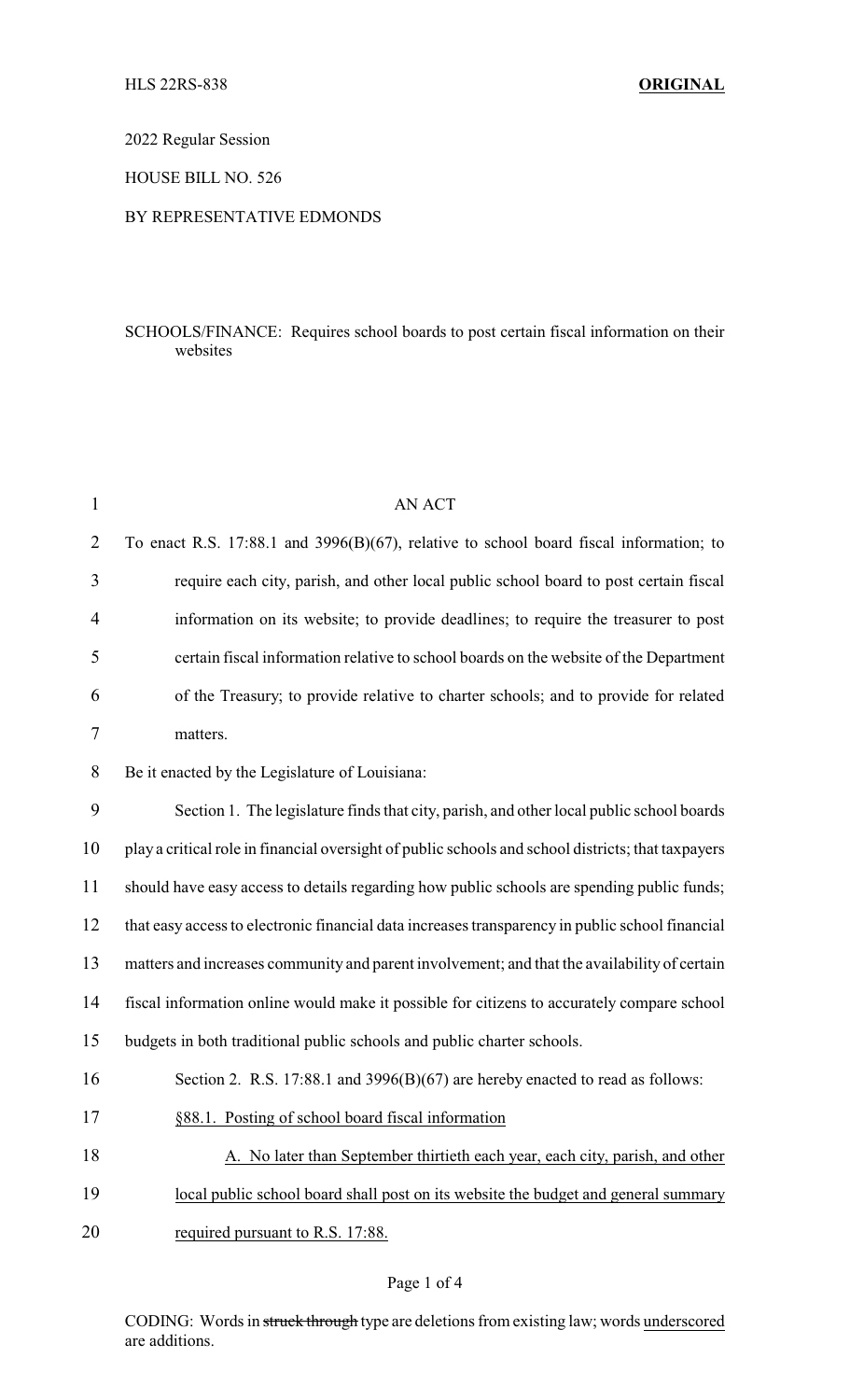| $\mathbf{1}$   | B. After approval and acceptance by the legislative auditor but no later than                 |
|----------------|-----------------------------------------------------------------------------------------------|
| $\overline{2}$ | September thirtieth each year, each city, parish, and other local public school board         |
| 3              | shall post on its website its annual independent audit.                                       |
| 4              | C. Each city, parish, and other local public school board shall post on its                   |
| 5              | website reports detailing actual revenue, receipts, expenditures, and disbursements           |
| 6              | for each quarter. The reports shall also include information concerning the school            |
| 7              | board's contracts for each quarter, including without limitation the identity of each         |
| 8              | vendor, the purpose of each contract, and payments associated with each contract.             |
| 9              | For purposes of this Section, the term "contract" has the same meaning as provided            |
| 10             | in R.S. 39:16.1. The report for the first quarter shall be posted no later than October       |
| 11             | thirty-first; the report for the second quarter shall be posted no later than January         |
| 12             | thirty-first; the report for the third quarter shall be posted no later than April thirtieth; |
| 13             | and the report for the fourth quarter shall be posted no later than July thirty-first.        |
| 14             | D. Each city, parish, and other local public school board shall furnish to the                |
| 15             | Department of the Treasury, subject to the deadlines and in the manner prescribed             |
| 16             | by the treasurer, the information posted by the school board pursuant to the                  |
| 17             | provisions of this Section. The treasurer shall post the information on the website           |
| 18             | of the Department of the Treasury. Subject to the availability of funds, the                  |
| 19             | department shall provide an online tool for comparison of school board budgets and            |
| 20             | expenditures, in total and on a per pupil basis.                                              |
| 21             | $\ast$<br>*<br>∗                                                                              |
| 22             | §3996. Charter schools; exemptions; requirements                                              |
| 23             | $\ast$<br>$\ast$<br>*                                                                         |
| 24             | B. Notwithstanding any state law, rule, or regulation to the contrary and                     |
| 25             | except as may be otherwise specifically provided for in an approved charter, a                |
| 26             | charter school established and operated in accordance with the provisions of this             |
| 27             | Chapter and its approved charter and the school's officers and employees shall be             |
| 28             | exempt from all statutory mandates or other statutory requirements that are                   |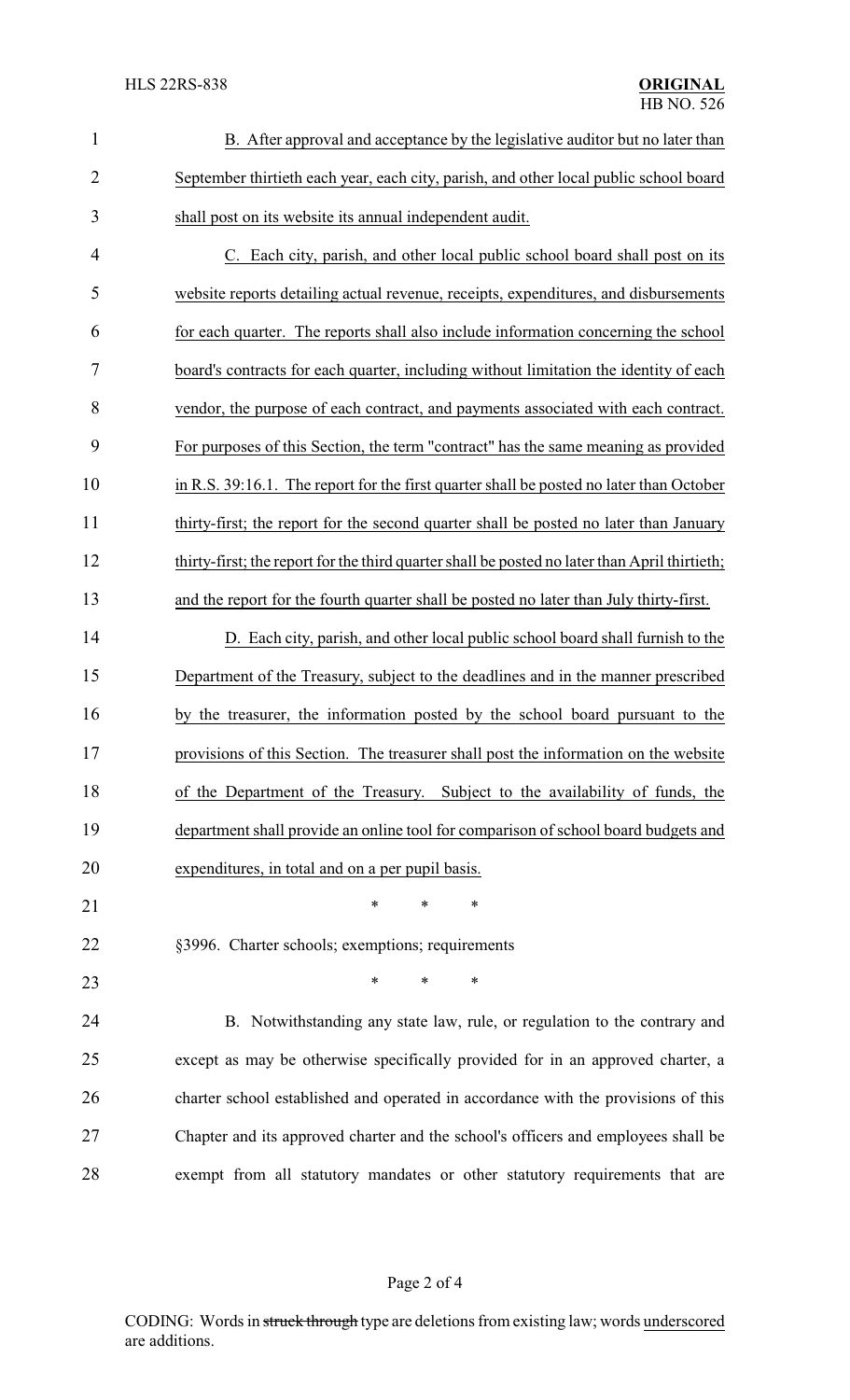|   | applicable to public schools and to public school officers and employees except for |
|---|-------------------------------------------------------------------------------------|
| 2 | the following laws otherwise applicable to public schools with the same grades:     |
| 3 | $*$ *<br>∗                                                                          |
| 4 | (67) Posting of school board fiscal information, R.S. 17:88.1.                      |
| 5 | $\ast$<br>$*$<br>∗                                                                  |
|   |                                                                                     |

## DIGEST

The digest printed below was prepared by House Legislative Services. It constitutes no part of the legislative instrument. The keyword, one-liner, abstract, and digest do not constitute part of the law or proof or indicia of legislative intent. [R.S. 1:13(B) and 24:177(E)]

| HB 526 Original | 2022 Regular Session | Edmonds |
|-----------------|----------------------|---------|
|                 |                      |         |

**Abstract:** Requires each city, parish, and other local public school board and each charter school governing authority to post on its website certain fiscal information and requires the treasurer to post the information on the website of the Dept. of the Treasury.

Present law (R.S. 17:88(A)) requires each city and parish school board to adopt, no later than Sept. 15 of each year, a budget for the general fund and each special revenue fund for the fiscal year. Specifies that the revenue/receipts shall be those normally expected from constitutional, statutory, and regular sources and shall not include probable revenues/receipts that may arise from doubtful or contingent sources.

Present law (R.S. 17:88(C)) requires each school board to submit to the state superintendent of education a copy of its adopted budget no later than Sept. 30th of each year. Requires that such budget include the same line items as prescribed by the State Bd. of Elementary and Secondary Education (BESE) for inclusion in the financial and statistical report as well as a general summary of the adopted budget. Further requires that the general summary include projected revenues and receipts, expenditures and disbursements, beginning fund and cash balances, and ending fund and cash balances.

Present law (R.S. 17:3996(G)) requires all charter schools to comply with present law (R.S. 39:1301-1315–La. Local Government Budget Act). Requires each Type 1, 3, 3B, and 4 charter school annually to submit its budget to the local school board that approved its charter, and requires the board to submit the charter school's budget to the state superintendent of education in accordance with present law (R.S. 17:88). Requires each Type 2 and Type 5 charter school annually to submit its budget directly to the state superintendent of education.

Proposed law retains present law and additionally requires each city, parish, and other local school board, no later than Sept. 30th each year, to post on its website the budget and general summary required pursuant to present law (R.S. 17:88).

Proposed law additionally requires each city, parish, and other local public school board to post on its website reports detailing actual revenue, receipts, expenditures, and disbursements for each quarter. Requires the reports to also include information concerning the school board's contracts for each quarter, including without limitation the identity of each vendor, the purpose of each contract, and payments associated with each contract.